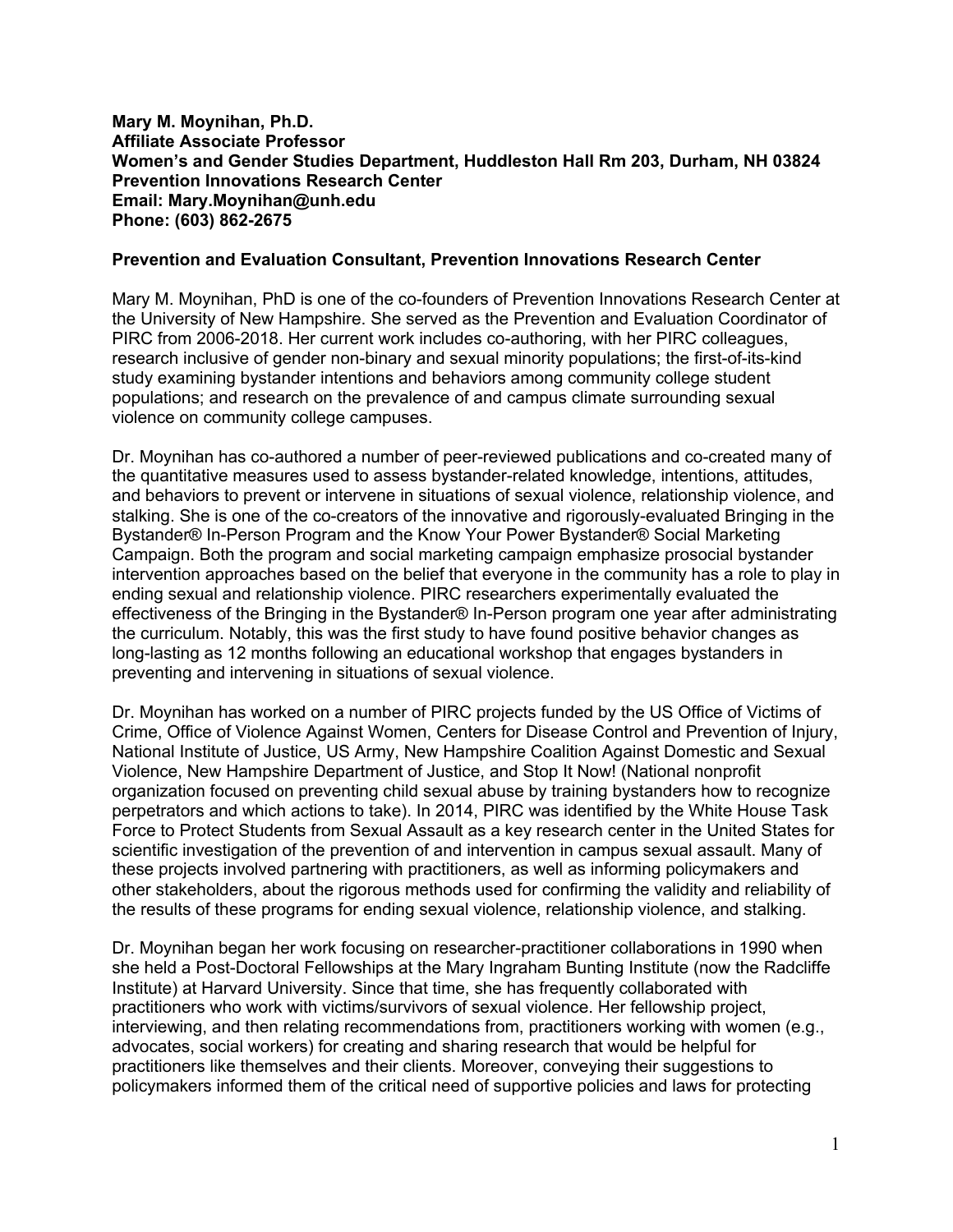and assisting women like their clients (e.g., victims of domestic and sexual violence, those living in poverty or otherwise economically- or socially-marginalized).

In 1991, following from her fellowship project, she co-organized the colloquium series, *Making Connections: Women, Researchers and Policymakers*, funded by the Institute for Policy and Social Science Research, at UNH. Since that time, the inclusion of researcher-practitioner collaborations has continued to be a part of much of her work. Notably, the creation, development, and implementation of the Bringing in the Bystander® In-Person Program was initiated by researcher-practitioner collaborations.

## **EDUCATION**

- Ph. D., Sociology, University of Akron
- M. A., Sociology, University of Akron
- B. A., Sociology, University of Akron

### **RESEARCH INTERESTS**

- Conducting research inclusive of gender non-binary and sexual minority populations
- Examining bystander intentions and behaviors among community college student populations
- Investigating the prevalence of and campus climate surrounding sexual violence on community college campuses

### **COURSES TAUGHT**

- 
- 
- 
- Women's Studies Internship Critical Analysis in Sociology
- Women's Studies Colloquium Introduction to Women's Studies
- Feminist Thought Advisor: Undergraduate Honors-in-Major and Master's Theses

# **SELECTED PUBLICATIONS**

- Potter, S., Moschella, E., Moynihan, M. M., & Smith, D. (2020), Sexual Violence among LGBQ Community College Students: A Comparison with their Heterosexual Peers, *Community College Journal of Research and Practice.* doi:10.1080/10668926.2019.1706668.
- Howard, R., Potter, S., Guedj, C., & Moynihan, M. (2019). Sexual violence victimization among community college students. *Journal of American College Health, 67*, 674-687. doi:10.1080/07448481.2018.1500474.
- Banyard, V. L., Rizzo, M. S., Bencosme, Y., Cares, A. C., & Moynihan, M. M. (2018). How community and peer perceptions promote college students' bystander actions to prevent sexual assault. *Journal of Interpersonal Violence* 1–25. doi:10.11772F0886260518777557.
- Potter, S., Howard, R., Murphy, S., & Moynihan, M. M. (2018). Long-term impacts of college sexual assaults on women survivors' educational and career attainments. *Journal of American College Health, 66,* 496-507. doi:10.1080/07448481.2018.1440574.